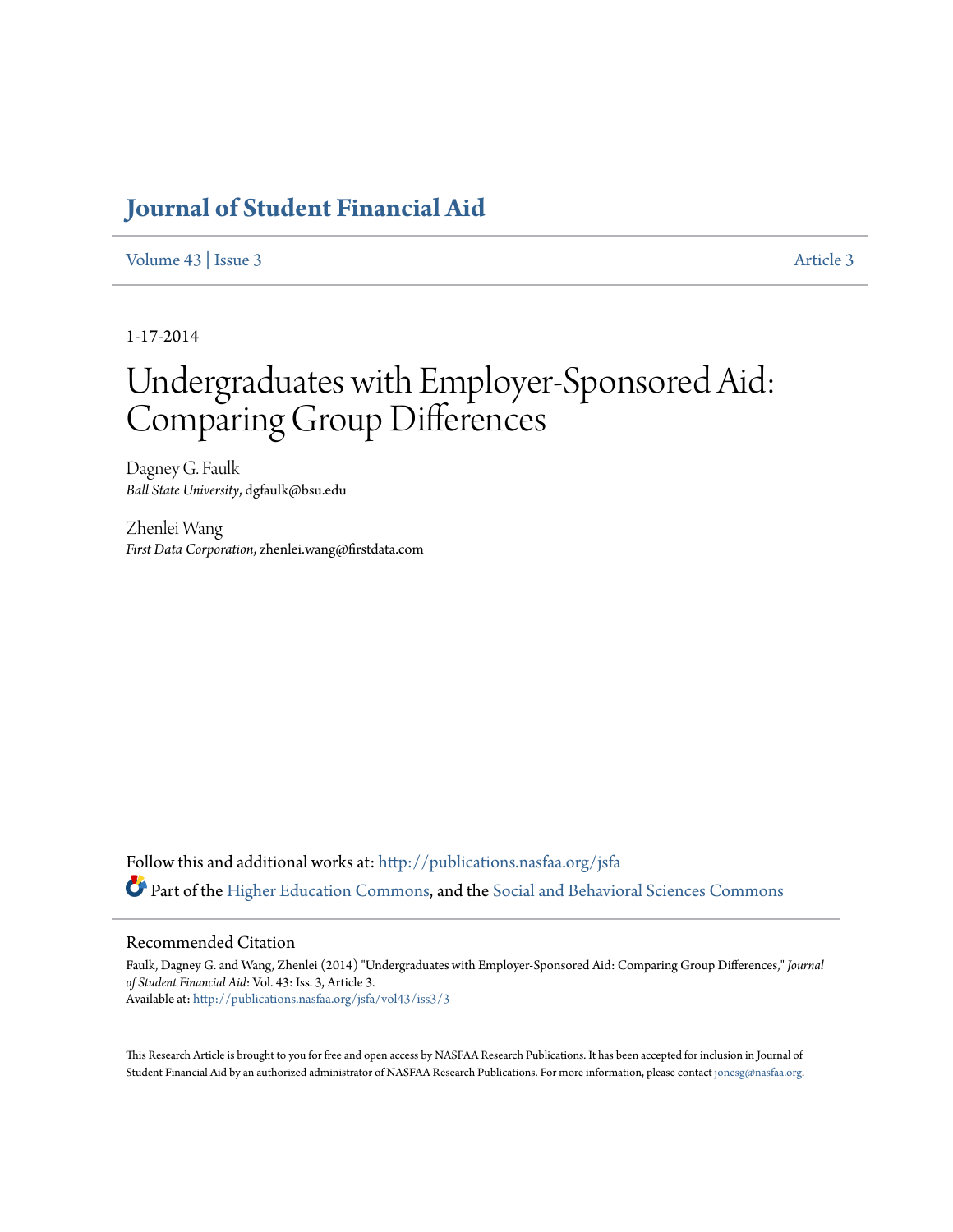# **Undergraduates with Employer-Sponsored Aid: Comparing Group Differences**

**By Dagney Faulk and Zhenlei Wang**

Dagney Faulk is director of research at the Center for Business and Economic Research at Ball State University. Zhenlei Wang is predictive modeling analyst for the First Data Corporation.

*Tuition assistance offered by employers is an understudied area of financial aid research. The purpose of this study is to compare the demographic, socioeconomic, academic and financial aid characteristics of college students who receive employer-sponsored financial aid with students who receive traditional financial aid (institutional, state, or federal) and those that receive no aid at public 4-year universities. Using the 2007-08 data from the undergraduate National Postsecondary Student Aid Study (NPSAS:08), we find that there are statistically significant differences between students who receive employer-sponsored aid and those who do not. Students receiving employer aid are older, are more likely to be married, have more children, and are more likely be a business or management major. Students receiving employer aid have higher earnings from work than students receiving traditional financial aid and students receiving no aid and higher total household income than students receiving traditional aid. In addition, the parents of students receiving employer aid are more likely to have only a high school diploma with no further education. Students receiving employer aid are also more likely to take out loans to finance their education than students with no aid but less likely than students with traditional aid.*

**Key Words:** *Employer-sponsored financial aid, tuition assistance*

Tuition assistance provided by employers is an under researched<br>component of the financial aid spectrum. The 2007-08 Nation<br>Postsecondary Student Aid Study (NPSAS) indicates that 8.3%<br>underpraduate students received tuitio component of the financial aid spectrum. The 2007-08 National Postsecondary Student Aid Study (NPSAS) indicates that 8.3% of undergraduate students received tuition reimbursement through employers during the 2007-08 academic years.<sup>1</sup> According to federal Internal Revenue Service (IRS) guidelines, employers can contribute up to \$5,250 per year tax free toward an employee's higher education which may include vocational, technical, or academic classes (U.S. Department of the Treasury, 2013). Some businesses cap their reimbursement fee at this maximum amount. Others pay 100%, 75%, or 50% of tuition costs, while others compensate according to grades. Employers set rules for the type of employees and courses that qualify for reimbursement (AllBusiness, 2011). A review of the literature suggests that little analysis has focused on the characteristics of students receiving employer aid.

The price of a college education has increased faster than the general price level as measured by the Consumer Price Index (CPI). From 2003 to 2008, prices of college tuition and fees, one component of the CPI,

**132 Journal of Student Financial Aid Volume 43 • Number 3 • 2013**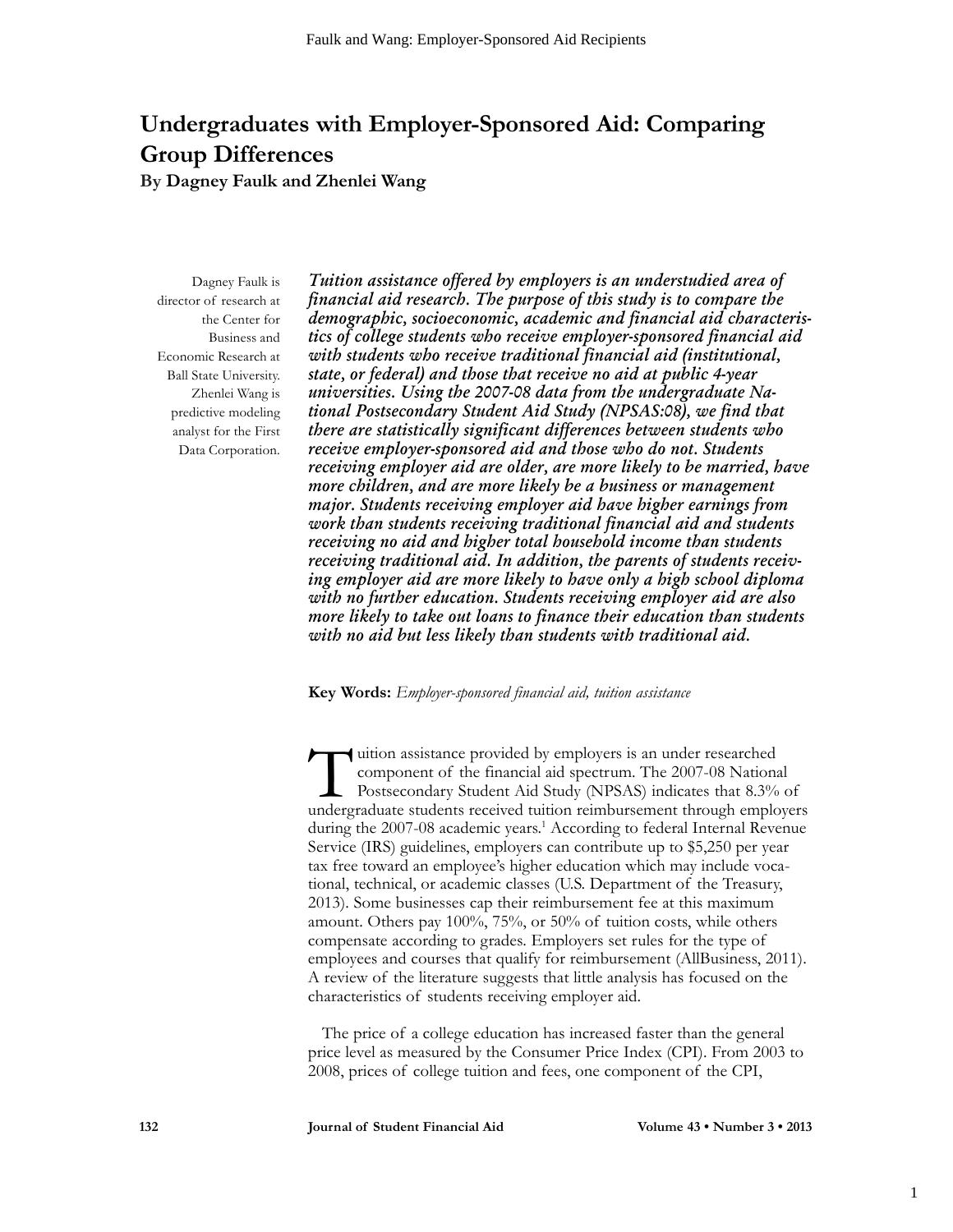increased 42% while the general price level increased 17% (U.S. Department of Labor, 2011). The use of loans to finance higher education has increased as has grant aid. According to data presented in the Digest of Education Statistics, the average amount of grant aid to full-time, full-year undergraduates increased 12.3% in real terms between 2003-2004 and 2007-2008 academic years (National Center for Education Statistics 2005, 2009). Over the same period, the average amount borrowed for undergraduate education (cumulative) for full-time, full-year students increased 2.8% (nominal values) from \$11,800 to \$15,100 (National Center for Education Statistics, 2005, 2009). Since tuition and fees are growing at a faster rate than borrowing and grants, working while in school is likely to be an important source of funds to pay for higher education, and employer-provided funding is likely to fill some of the gap between student's personal resources and financial aid.

The increasing cost of higher education is an impediment to national and state-level goals of increasing higher education attainment among the U.S. population. For example, the Lumina Foundation has set a goal of 60% of the working age population in the U.S. gaining quality credentials by 2025 (Lumina, 2009). State higher education agencies have adopted complimentary strategies to achieve this goal. For example, the Indiana Commission on Higher Education (ICHE) recently released a strategic plan adopting the goal that 60% of Indiana's adult population will have higher education credentials by 2025 (ICHE, 2012). A large portion of this credentialing is likely to occur at colleges and universities, and employer incentives are likely to be an essential part of attaining these goals since many of the population with some college but no degree are likely to already have jobs.

Employer-sponsored aid has implications for economic development and national productivity and competitiveness. Jones (2010) showed that about 30% of students receiving employer-sponsored aid are pursuing science, technology, engineering and mathematics (STEM) or health related degrees, and 20% are in business degree programs. These are fields that are expected to have worker shortages during the coming decades. Jones also showed that the occupations of students receiving employer aid are not highly compensated indicating that these students would be unlikely to pursue additional education without employer aid and that the additional education received is likely to increase earnings and upward mobility.

The current analysis is an incremental step to better understand the role of employer aid and the types of students who receive employer-provided financial aid. Using data from the 2007-08 NPSAS, we examine differences in demographic and socioeconomic characteristics of students who receive employer-sponsored financial aid, along with differences in academic performance, work-related characteristics, and types of financial aid received.<sup>2</sup> We compare three groups of students those who receive: 1) employer-sponsored aid, 2) traditional institutional, state, and federal aid (but no employer aid), and 3) no financial aid.3

We find that students receiving employer aid are older, are more likely to be married, have more children, and are more likely be a business or

**National Association of Student Financial Aid Administrators 133**

2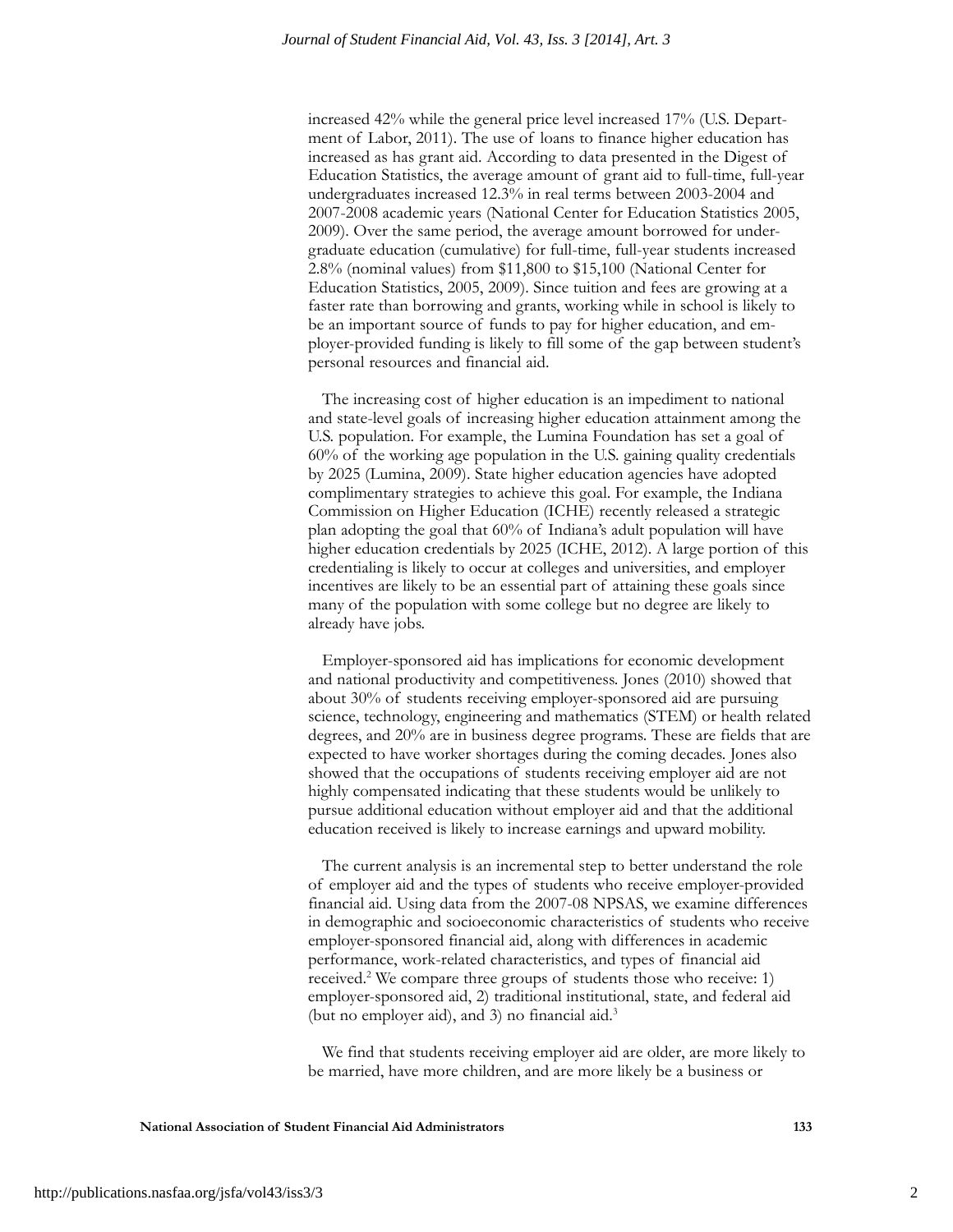|                         | management major. Students receiving employer aid have higher earnings<br>from work than students receiving traditional financial aid and students<br>receiving no aid, and higher total household income than students receiv-<br>ing traditional aid. In addition, the parents of students receiving employer<br>aid are more likely to have only a high school diploma with no further<br>education. Students receiving employer aid are also more likely to take out<br>loans to finance their education than students with no aid but less likely<br>than students with traditional aid.<br>Following this introduction, the "Previous Studies" section provides a<br>brief literature review of studies examining employer-provided financial<br>aid. Research questions, data and statistical methods are discussed in the<br>subsequent section, followed by a discussion of results. The last section<br>offers conclusions and discusses implications. |
|-------------------------|------------------------------------------------------------------------------------------------------------------------------------------------------------------------------------------------------------------------------------------------------------------------------------------------------------------------------------------------------------------------------------------------------------------------------------------------------------------------------------------------------------------------------------------------------------------------------------------------------------------------------------------------------------------------------------------------------------------------------------------------------------------------------------------------------------------------------------------------------------------------------------------------------------------------------------------------------------------|
| <b>Previous Studies</b> | To date, the literature on employer financing of higher education has<br>focused almost exclusively on the impact on employee turnover. These<br>studies find that tuition reimbursement reduces employee turnover while<br>employees are in school but that voluntary and intended turnover increases<br>after earning degrees unless employees are subsequently promoted<br>(Benson, 2006; Benson, Finegold, & Mohrman, 2004; Capelli, 2004;<br>Finegold, Benson, Mohrman, 2002; Pattie, Benson, & Baruch, 2006).                                                                                                                                                                                                                                                                                                                                                                                                                                              |
|                         | Cappelli (2004) found that firms offering tuition assistance attract better<br>quality employees. Faulk, Srinivasan and Bingham (2012) examined the<br>impact of employer tuition reimbursement on academic outcomes (course<br>grade) using a small sample of undergraduate business majors. They found<br>that employer financing has a strong, positive and significant influence on<br>course grade.                                                                                                                                                                                                                                                                                                                                                                                                                                                                                                                                                         |
|                         | Several studies examine the role of financial aid on retention and persis-<br>tence to graduation (Alon, 2007; Bettinger, 2004; Dynarski, 2002, 2003;<br>Pascarella & Terenzini, 1991, 2005; Singell, 2004; Singell & Stater, 2006).<br>The general consensus among researchers is that grants and work-study<br>relative to student loans have a larger impact on persistence (Alon, 2007).<br>These researchers generally focus on traditional campuses and traditional-<br>aged students and do not specifically examine employer-sponsored aid.                                                                                                                                                                                                                                                                                                                                                                                                              |
|                         | Several studies have examined the relationship between financial aid and<br>work behavior. Both scholarships and grants decrease the current cost of<br>higher education and may reduce the need for a student to work, or work<br>as much, while in college. Canton and Blom (2010) point out that as the<br>cost of college decreases, recipients are able to rely less on other income<br>sources (such as working while in school or loans) which allows students to<br>focus more time on their studies. Investigating the effect of reducing the<br>duration of grants for higher education in the Netherlands, Belot, Canton<br>and Webbink (2007) find that students affected by this change earned<br>higher grades during their first year of study and did not change work<br>hours or time studying for classes. Employer aid functions as a grant but<br>has different incentive structures relative to a traditional grant. Working full           |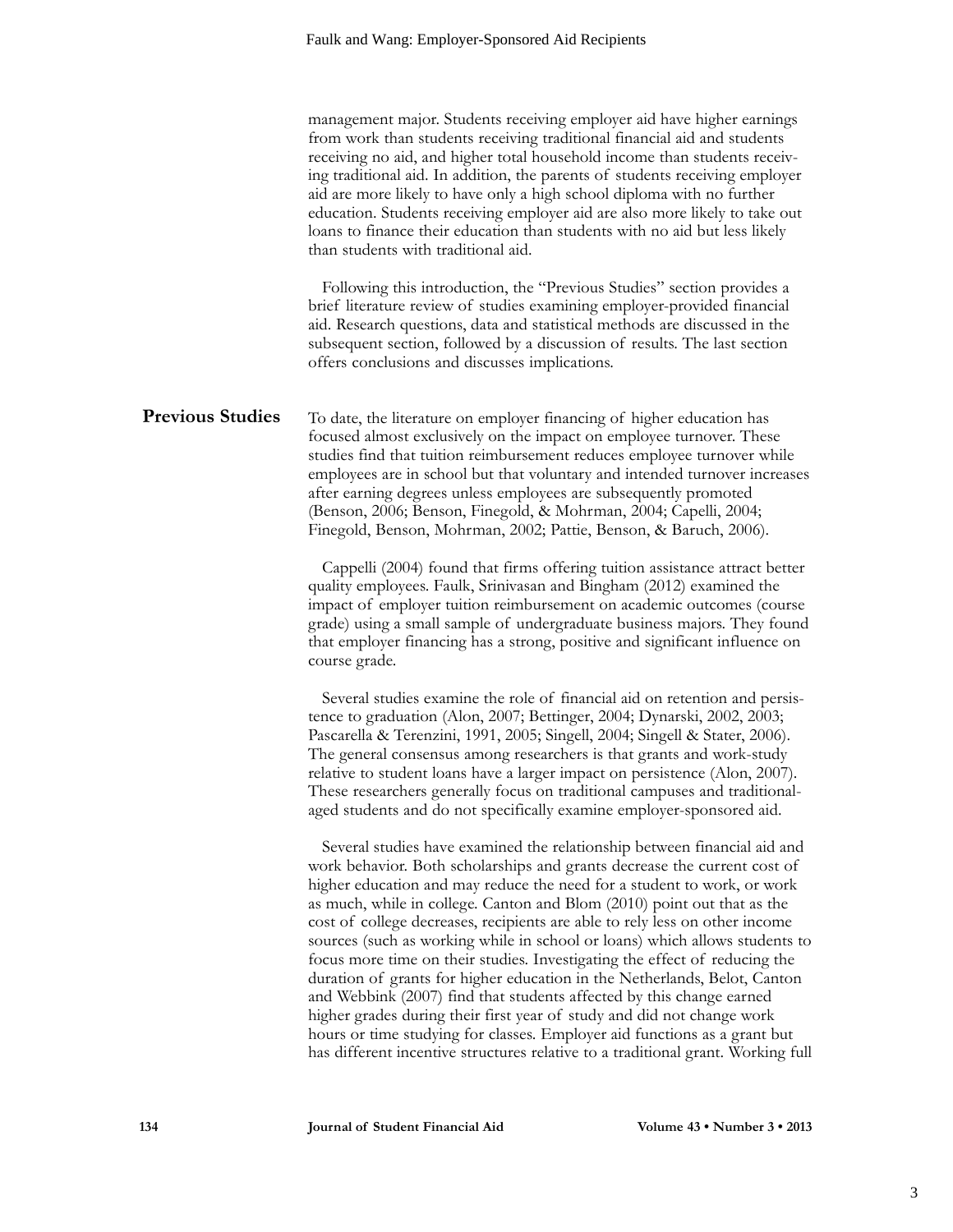time is a prerequisite to receiving this type of aid so these students may not have the option of reducing work hours.

Students financing their education primarily through interest-bearing student loans face different incentives. Student loans shift the financial obligations associated with attending college into the future and, generally, increase the cost of higher education by charging interest. Since students pay back loans after completing their degree and over a longer time horizon, the incentive to do well in a particular course may not be as direct. According to Canton and Blom (2010), student loans have competing effects. Loans may influence student persistence in college since after graduation students experience the market benefits of higher education through a job and earnings higher than they would have without a college degree which allows them to pay off their debts. The opposing effect is that higher debt loads may decrease persistence especially if higher debt loads correspond to decreased academic achievement (Alon, 2007). In their examination of the influence of debt load on undergraduate persistence at public and private colleges, Cofer and Somers (2000) find that debt has a greater impact on the persistence of students at private universities than public universities.

Studies have also examined differences in financial aid patterns for various types of students. For example, in a recent study Boyer and Butner (2011) examined the differences in financial aid awarded and awarding patterns among African Americans, Hispanic and white graduate students using 2004 NPSAS data. They found statistically significant differences between African American and white students and/or African American and Hispanic students with African Americans receiving less institutional aid and taking on more debt at both the graduate and undergraduate levels.

#### **Research Questions**

This study uses the following questions to guide the research:

- 1) How do demographic and socioeconomic characteristics differ among three groups of students receiving: employer-sponsored aid, institutional, state and federal aid (but no employer-sponsored aid), and no financial aid?
- 2) How does academic performance differ among these three groups of students?
- 3) How do earnings and hours worked differ among these three groups of students?
- 4) Do students receiving employer aid take on as much debt to finance their education as students receiving traditional aid?
- 5) How do the methods of paying for higher education differ among these three groups of students?

4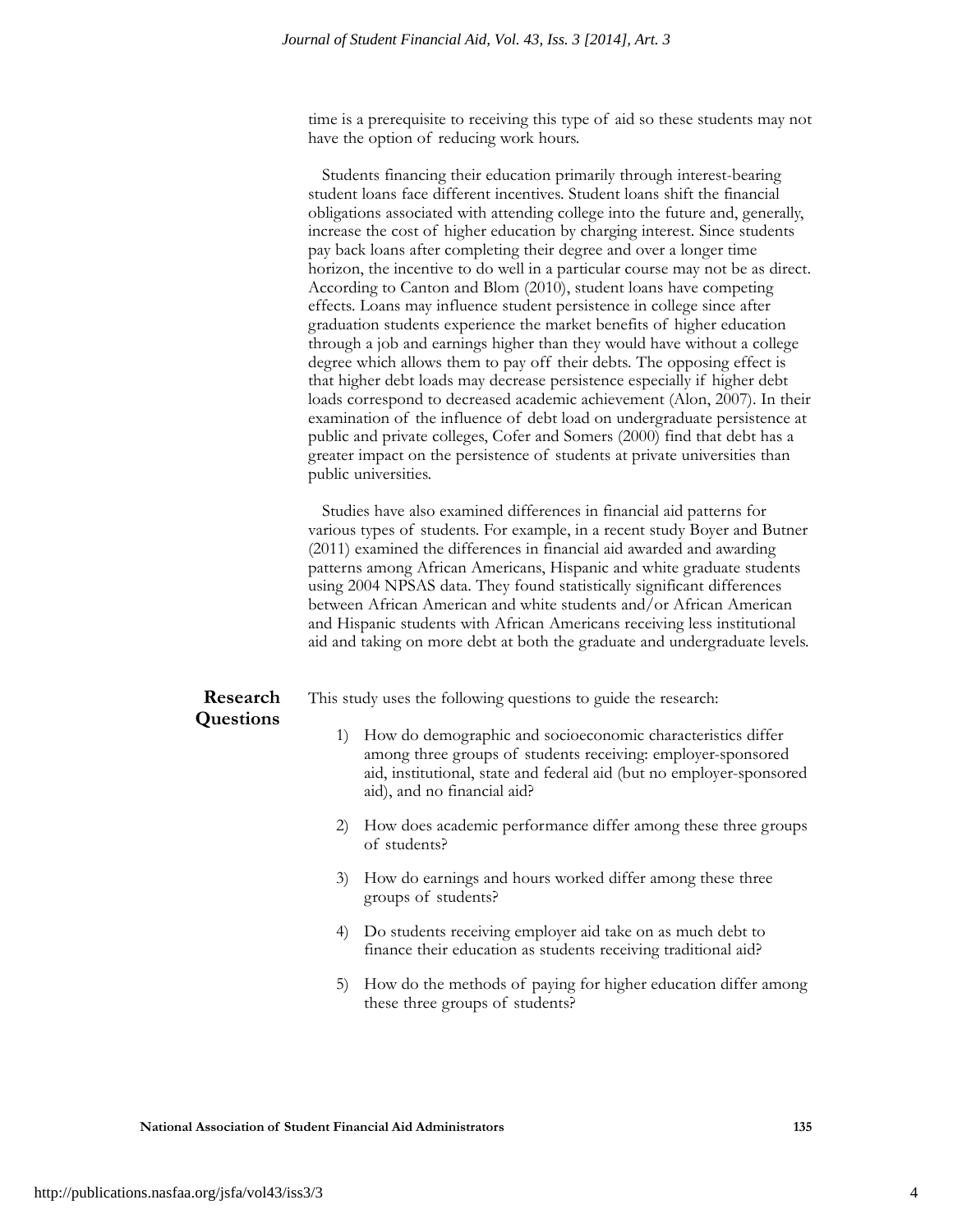#### The data used in this analysis were collected as part of the NPSAS:08 covering the 2007-08 academic year.<sup>4</sup> We examined differences among undergraduate students attending public, nonprofit, four-year, nondoctoral-granting and doctoral-granting universities who work at least 35 hours per week. We limit the sample in this way to provide a more homogeneous group of students for analysis. Students attending private colleges and universities face different cost and financial aid structures, as do students attending two-year colleges. The sample used in the analysis consisted of 6,880 observations divided into three groups: 1) students with no financial aid (1,330 observations); 2) students with institutional, state and federal financial aid but no employer aid (4,750 observations); and 3) students with employer aid (800 observations).<sup>5</sup> Students receiving employer aid may also receive institutional, state or federal aid, but are included only in the employer aid group. The three groups are mutually **Data and Method**

exclusive.

Variables included in the analysis and definitions are shown in Table 1.

Descriptive statistics for continuous variables are shown in Table 2. The average ages for non-aid, traditional-aid and employer-aid students were 28, 26, and 33, respectively. The group with employer aid had the highest GPA (3.17) compared to the average GPA (2.98) for the overall sample, while Group with no aid has the lowest GPA (2.92).

Descriptive statistics for categorical variables are shown in Table 3. Just over half (53.5%) of the total observations were female and the majority (64.7%) were Caucasian. Minorities include African American (15.7%), Hispanic (11.7%) and Asian (4.2%). The largest share of students had either a business or management major (17.6%). For parents' highest educational level, 26.4% of parents had a high school diploma or equivalent.

Race, gender, and field of study were similarly distributed among the three groups. For the parent's educational attainment for the group with no financial aid, the largest share of parents had a master's degree. Students with employer aid were more likely to be financially independent, married, and have children. Next, we test for statistically significant differences among these three groups of students.

#### Analysis of Variance (ANOVA) with the Bonferroni post-hoc test (Table 4) was used to test for statistically significant differences in characteristics among the three groups of students (continuous variables). For the categorical variables, the Marascuilo procedure was used to test for statistically significant differences among the three groups of students (Table 5). The Marascuilo procedure tests the proportional absolute difference among each group and compares the difference to the absolute critical range.6 Finally, two-sample t-tests were used to test for differences in the types of financial aid that students with employer aid and students with traditional financial aid receive (Table 6). **Statistical Method**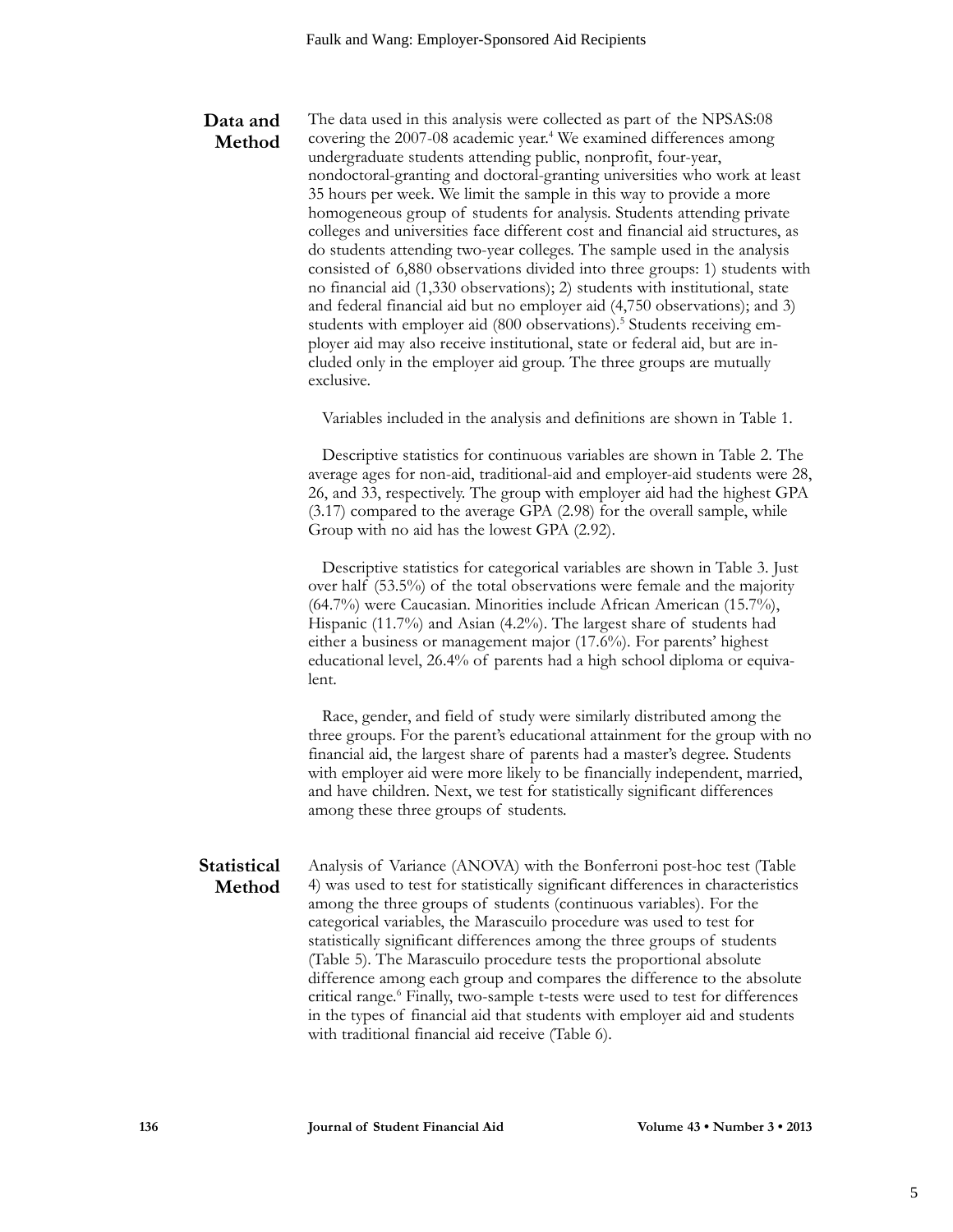| Variable                          | Definition                                                                                                                                                                                                                                                                 |  |  |  |  |  |
|-----------------------------------|----------------------------------------------------------------------------------------------------------------------------------------------------------------------------------------------------------------------------------------------------------------------------|--|--|--|--|--|
| Age                               | Student's age as of December 31, 2007.                                                                                                                                                                                                                                     |  |  |  |  |  |
| Dependents                        | Number of dependent children of the student during the 2007-2008<br>academic year.                                                                                                                                                                                         |  |  |  |  |  |
| Total income                      | Total income in 2006 for independent students or parents of dependent<br>students.                                                                                                                                                                                         |  |  |  |  |  |
| <b>GPA</b>                        | Student's cumulative Grade Point Average (GPA) for the 2007-2008<br>academic year. The GPA was standardized to a 4.00 point scale and was<br>multiplied by 100 for this variable.                                                                                          |  |  |  |  |  |
| Earnings from work                | The student's total amount earned from work (excluding work-study,<br>assistantship, and traineeship) during the 2007-2008 academic year.                                                                                                                                  |  |  |  |  |  |
| Hours worked                      | The average number of hours worked per week during the 2007-2008<br>academic year (excluding work-study, fellowships, assistantships, and<br>traineeships).                                                                                                                |  |  |  |  |  |
| Cumulative borrowed               | Cumulative amount borrowed for undergraduate education. Includes all<br>loans ever borrowed for undergraduate education in 2007-2008 and prior<br>years.                                                                                                                   |  |  |  |  |  |
| Federal loan amount               | Cumulative federal loan amounts borrowed for undergraduate education<br>through July 1, 2008.                                                                                                                                                                              |  |  |  |  |  |
| Family Contribution               | Composite estimate of the federal Expected Family Contribution (EFC)<br>used in need analysis.                                                                                                                                                                             |  |  |  |  |  |
| Employer aid                      | Total amount of aid received from employers during the 2007-2008<br>academic year. Includes tuition waivers for employees and dependents of<br>employees at postsecondary institutions and employer-paid tuition<br>reimbursements to students or the parents of students. |  |  |  |  |  |
| Has dependent children            | $=$ 1 if student had dependents who are children; $=$ 0 otherwise.                                                                                                                                                                                                         |  |  |  |  |  |
| Financial Dependent               | $=$ 1 if student is classified as a financial dependent; $=$ 0 otherwise                                                                                                                                                                                                   |  |  |  |  |  |
| Marital Status                    | $=$ 1 if student was married; $=$ 0 otherwise                                                                                                                                                                                                                              |  |  |  |  |  |
| Gender                            | $=$ 1 if student was male; $=$ 0 otherwise                                                                                                                                                                                                                                 |  |  |  |  |  |
| Race                              | $=$ 1 if student was white; $=$ 0 otherwise                                                                                                                                                                                                                                |  |  |  |  |  |
| Parent's education level          | $=$ 1 if the highest education level achieved by either parent was a high<br>school diploma or equivalent; =0 otherwise (One parent could have some<br>postsecondary education or higher).                                                                                 |  |  |  |  |  |
| Works to minimize debt            | $=$ 1 if student selected "to minimize the amount of debt you have" as<br>one reason for working while enrolled; $=0$ otherwise                                                                                                                                            |  |  |  |  |  |
| Works to pay educational expenses | $=$ 1 if student selected "to pay educational expenses" as one reason for<br>working while enrolled; =0 otherwise                                                                                                                                                          |  |  |  |  |  |
| Business major                    | =1 if student's undergraduate field of study was business/management;<br>$=0$ otherwise                                                                                                                                                                                    |  |  |  |  |  |
| Undergraduate loans               | $=$ 1 if student had no loans for undergraduate education                                                                                                                                                                                                                  |  |  |  |  |  |

*Source*: U.S. Department of Education, National Center for Educational Statistics, 2007-08 National Postsecondary Student Aid Study.

**National Association of Student Financial Aid Administrators 137**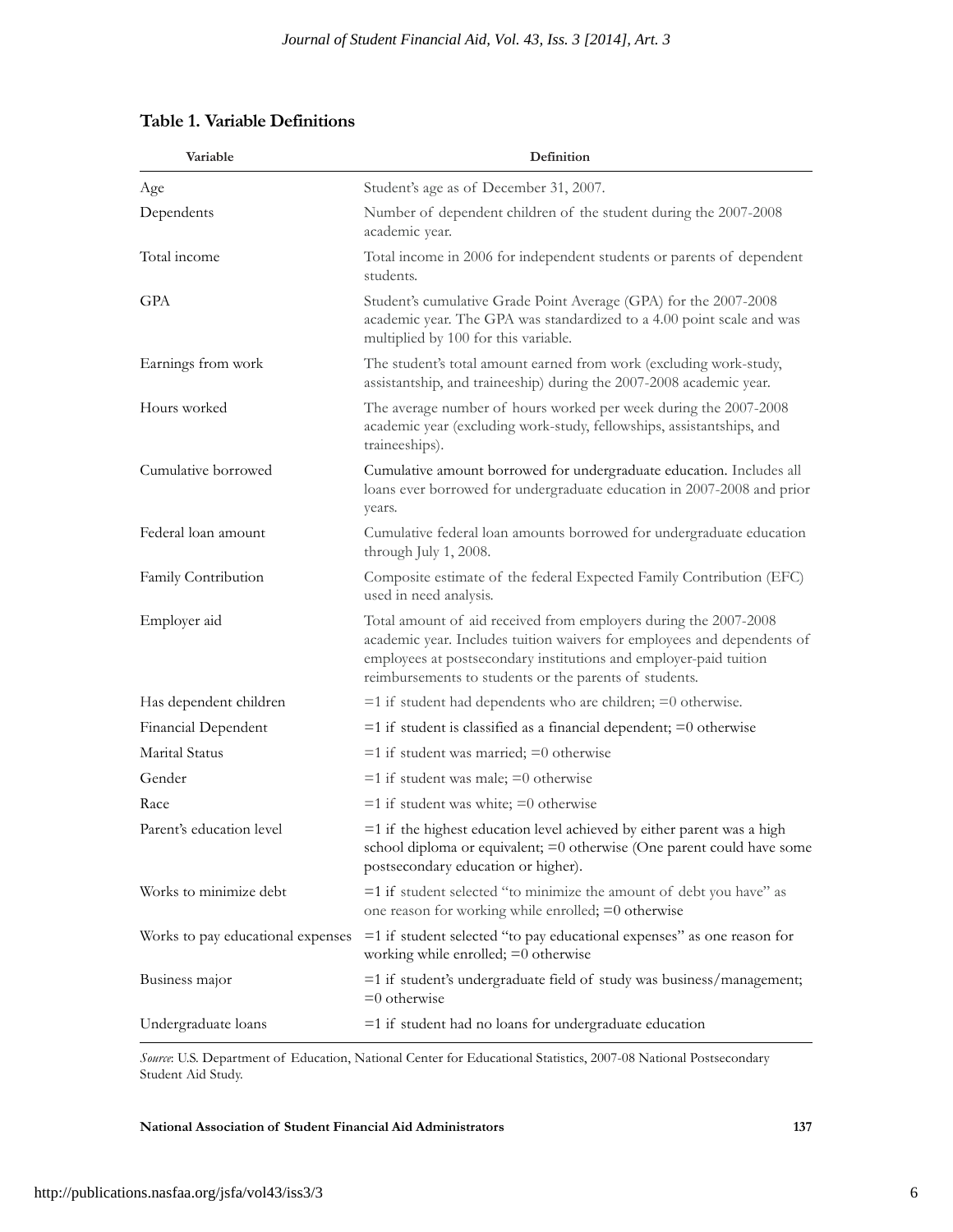|                     | Total<br>$(n = 6,880)^{a}$ |                       | No Financial Aid<br>$(n = 1,330)^{a}$ |                       | Traditional<br><b>Financial Aid</b><br>$(n = 4,750)^{a}$ |                       | <b>Employer Aid</b><br>$(n = 800)^{a}$ |                       |
|---------------------|----------------------------|-----------------------|---------------------------------------|-----------------------|----------------------------------------------------------|-----------------------|----------------------------------------|-----------------------|
|                     | Mean                       | Standard<br>Deviation | Mean                                  | Standard<br>Deviation | Mean                                                     | Standard<br>Deviation | Mean                                   | Standard<br>Deviation |
| Age                 | 27.28                      | 8.41                  | 28.46                                 | 9.00                  | 26.00                                                    | 7.48                  | 32.92                                  | 9.88                  |
| Dependents          | 0.48                       | 0.95                  | 0.42                                  | 0.90                  | 0.43                                                     | 0.93                  | 0.82                                   | 1.11                  |
| Total income        | 50,210.00                  | 46,826.00             | 65,424.00                             | 55,688.00             | 43,567.00                                                | 42,569.00             | 64,288.00                              | 45,787.00             |
| $\mbox{GPA}$        | 298.52                     | 67.16                 | 292.24                                | 69.44                 | 297.17                                                   | 66.28                 | 317.04                                 | 65.44                 |
| Earnings from work  | 21,039.00                  | 20,437.00             | 26781.00                              | 24,553.00             | 16,979.00                                                | 16,207.00             | 35,589.00                              | 25,821.00             |
| Hours worked        | 39.77                      | 9.22                  | 41.68                                 | 7.77                  | 38.86                                                    | 9.58                  | 42.06                                  | 8.36                  |
| Cumulative borrowed | 12,439.00                  | 14,405.00             | 4,067.00                              | 9,761.00              | 15,369.00                                                | 14,551.00             | 9,007.00                               | 13,798.00             |
| Federal loan amount | 10,189.00                  | 13,112.00             | 3,380.00                              | 8,734.00              | 12,613.00                                                | 13,459.00             | 7,159.00                               | 12,482.00             |
| Family Contribution | 8,645.00                   | 12,123.00             | 12,726.00                             | 14,847.00             | 6,928.00                                                 | 10,584.00             | 12,032.00                              | 13,257.00             |
| Employer aid        | 319.00                     | 1,206.00              |                                       |                       |                                                          | $\qquad \qquad -$     | 2,751.00                               | 2,417.00              |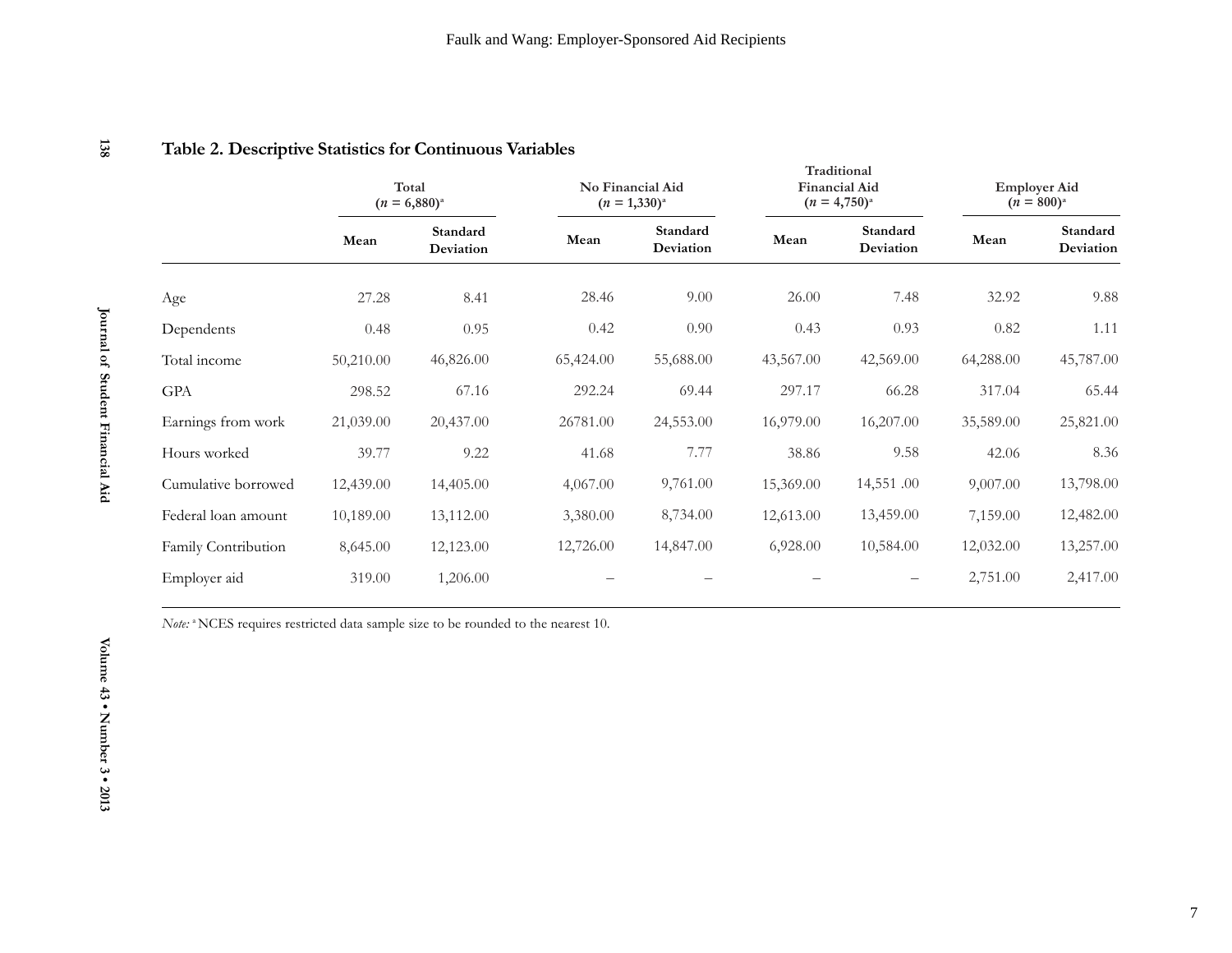**Traditional**

|                                      | Total<br>$(n = 6,880)$ |         | No Financial Aid<br>$(n = 1,330)$ |      | <b>Financial Aid</b><br>$(n = 4,750)$ |         | <b>Employer Aid</b><br>$(n = 800)$ |     |
|--------------------------------------|------------------------|---------|-----------------------------------|------|---------------------------------------|---------|------------------------------------|-----|
|                                      | Frequency              | Percent | Frequency                         |      | Percent Frequency                     | Percent | Frequency Percent                  |     |
| Has dependent children               | 1,750                  | 25.4    | 300                               | 4.4  | 1,100                                 | 16.1    | 340                                | 5.7 |
| Is a financial dependent             | 2,630                  | 38.3    | 430                               | 6.2  | 2,070                                 | 30.1    | 130                                | 1.9 |
| Is married                           | 1,760                  | 25.6    | 370                               | 5.4  | 1000                                  | 14.6    | 390                                | 5.7 |
| Male                                 | 3,170                  | 46.0    | 680                               | 9.9  | 2,110                                 | 30.7    | 370                                | 5.4 |
| White                                | 4,450                  | 64.7    | 960                               | 13.9 | 2,950                                 | 42.8    | 550                                | 7.9 |
| Parent's education level             | 1,810                  | 26.4    | 280                               | 4.0  | 1,320                                 | 19.2    | 220                                | 3.2 |
| Works to minimize debt               | 2,590                  | 37.6    | 390                               | 5.7  | 2,020                                 | 29.3    | 180                                | 2.6 |
| Works to pay educational<br>expenses | 3,330                  | 48.4    | 500                               | 7.3  | 2,600                                 | 37.7    | 230                                | 3.3 |
| Business major                       | 1,210                  | 17.6    | 240                               | 3.5  | 760                                   | 11.1    | 200                                | 2.9 |
| Undergraduate loans                  | 2,280                  | 33.2    | 940                               | 13.7 | 950                                   | 13.8    | 390                                | 5.7 |

#### **Table 3. Descriptive Statistics for Categorical Variables**

#### *Differences in Demographic and Socioeconomic Characteristics* **Results**

Students receiving employer aid were statistically, significantly older than students receiving no financial aid (4.46 years older) and students receiving traditional aid (6.92 years older) and have more children (Table 4). These differences were expected since workers often have to work at an employer for a set amount of time before they qualify for employer aid programs, so students receiving employer aid are likely to be older and to have longer employment tenures than the traditional student population.

We examined the household income of parents for students who were dependents and the student (and their spouse) for students who were financially independent. The annual household income of students who did not receive financial aid was significantly higher (by over \$21,000) than those that received traditional aid. These results suggest that students who did not receive aid were from higher income households rather than students from lower income households who would qualify but did not apply for financial aid. There was no significant difference in the average incomes of students who did not receive financial aid and those who received employer aid. The average household income of students receiving traditional financial aid was significantly lower (over \$20,000 lower) than students receiving employer aid. These results indicate that among students who were dependent and those who maintained independent households, total income was higher for students receiving no aid and those receiving employer aid.

**National Association of Student Financial Aid Administrators 139**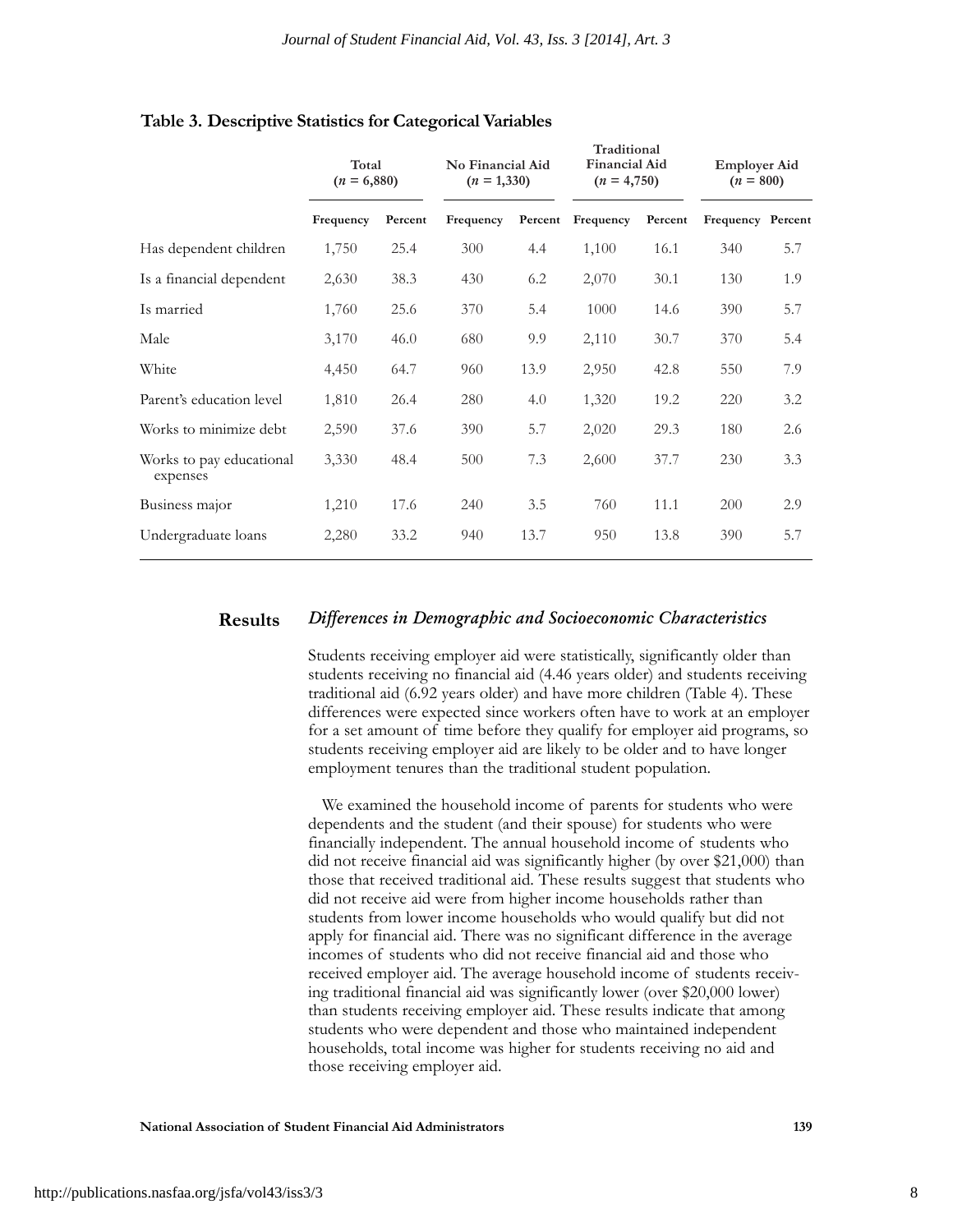**Difference Between Means**

|                       |                                 |                     | $(n = 6,880)$                                               |                                                |                                                         |  |  |  |  |
|-----------------------|---------------------------------|---------------------|-------------------------------------------------------------|------------------------------------------------|---------------------------------------------------------|--|--|--|--|
|                       | Degree<br>$\alpha$ f<br>Freedom | Fisher's<br>F ratio | No Financial Aid<br>vs. Traditional<br><b>Financial Aid</b> | No Financial<br>Aid vs.<br><b>Employer Aid</b> | Traditional<br>Financial Aid vs.<br><b>Employer Aid</b> |  |  |  |  |
| Age                   | 2                               | $267*$              | $2.46.00*$                                                  | $-4.46*$                                       | $-6.92*$                                                |  |  |  |  |
| Dependent children    | 2                               | $58*$               | $-0.01$                                                     | $-0.39*$                                       | $-0.38*$                                                |  |  |  |  |
| Total income          | $\overline{2}$                  | $161*$              | $21,858.00*$                                                | 1,137.00                                       | $-20,721.00*$                                           |  |  |  |  |
| <b>GPA</b>            | 2                               | $37*$               | $-4.94$                                                     | $-25.00*$                                      | $-19.87*$                                               |  |  |  |  |
| Earnings from work    | 2                               | 388*                | $9,802.00*$                                                 | $-8,809.00*$                                   | $-18,611.00*$                                           |  |  |  |  |
| Hours worked per week | 2                               | 78*                 | $2.82*$                                                     | $-0.38$                                        | $-3.20*$                                                |  |  |  |  |
| Cumulative borrowed   | 2                               | $385*$              | $-11,303.00*$                                               | $-4,940.00*$                                   | $6,363.00*$                                             |  |  |  |  |
| Federal loan amount   | 2                               | $307*$              | $-9,233.00*$                                                | $-3,779.00*$                                   | $5,454.00*$                                             |  |  |  |  |
| Family Contribution   | 2                               | $161*$              | $5,797.00*$                                                 | 694.00                                         | $-5,104.00*$                                            |  |  |  |  |

#### **Table 4.** *ANOVA* **Results for Continuous Variables**

*Note:*  $*$   $p < .05$ .

We examined a variety of demographic characteristics. The proportion of students receiving employer aid who were married and who had dependent children was significantly higher at 49% and 42%, respectively, than the other two groups while the percentage of students receiving employer aid who were classified as financial dependents was lower (17%) than the other two groups (Table 5). The group of students receiving traditional financial aid had a significantly higher proportion of males than the group receiving no financial aid. This was the only significant gender difference among these three groups. Relative to the traditional financial aid group (65%), there was a significantly higher proportion of students who were white in both the group that did not receive any financial aid (74%) and the group that received employer aid (71%).

We also examined parent's education level and found that the parents of students who receive no aid are more educated (at a statistically significant level) than the parents of students receiving traditional aid or employer aid. This result is consistent with the findings for household income which find that household income of students receiving no aid is higher.

#### *Differences in academic characteristics*

A measure of academic performance included in the NPSAS is GPA. There was no statistical difference between the average GPA of students receiving no financial aid and those receiving traditional financial aid. There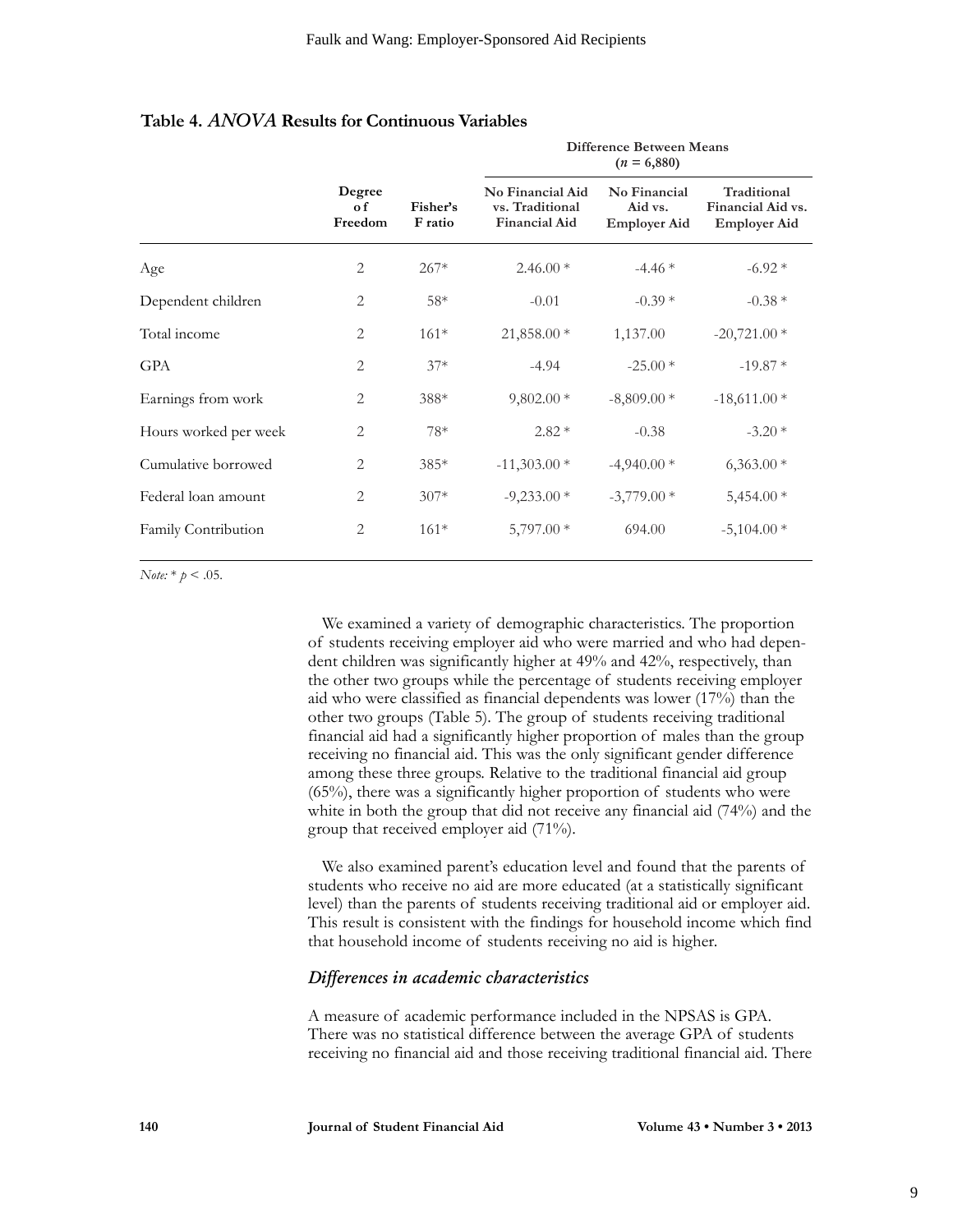**Difference Between Proportions**

|                                                    | $\mathbf{N}\mathbf{o}$<br>Financial<br>Aid | Traditional<br>Financial<br>Aid | Employer<br>Aid | $\mathbf{N}\mathbf{o}$<br>Financial<br>Aid vs.<br>Traditional<br><b>Financial Aid</b> | $\mathbf{N}\mathbf{o}$<br>Financial<br>Aid vs.<br>Employer<br>Aid | Traditional<br>Financial<br>Aid vs.<br>Employer<br>Aid |
|----------------------------------------------------|--------------------------------------------|---------------------------------|-----------------|---------------------------------------------------------------------------------------|-------------------------------------------------------------------|--------------------------------------------------------|
| Has dependent children                             | 0.23                                       | 0.23                            | 0.42            | 0.01                                                                                  | $0.19*$                                                           | $0.19*$                                                |
| Is a financial dependent                           | 0.32                                       | 0.44                            | 0.17            | $0.11*$                                                                               | $0.15*$                                                           | $0.27*$                                                |
| Is married                                         | 0.28                                       | 0.21                            | 0.49            | $0.07*$                                                                               | $0.21*$                                                           | $0.28*$                                                |
| Male                                               | 0.49                                       | 0.55                            | 0.53            | $0.07*$                                                                               | 0.04                                                              | 0.02                                                   |
| White                                              | 0.74                                       | 0.65                            | 0.71            | $0.09*$                                                                               | 0.03                                                              | $0.06*$                                                |
| High school is parent's<br>highest education level | 0.35                                       | 0.47                            | 0.48            | $0.11*$                                                                               | $0.12*$                                                           | 0.01                                                   |
| Works to minimize debt                             | 0.57                                       | 0.59                            | 0.63            | 0.01                                                                                  | 0.06                                                              | 0.04                                                   |
| Works to pay educational<br>expenses               | 0.74                                       | 0.75                            | 0.81            | 0.02                                                                                  | 0.07                                                              | 0.05                                                   |
| Business/management<br>major                       | 0.25                                       | 0.23                            | 0.35            | 0.02                                                                                  | $0.10*$                                                           | $0.12*$                                                |
| No loans for undergraduate<br>degree               | 0.70                                       | 0.20                            | 0.49            | $0.50*$                                                                               | $0.21*$                                                           | $0.29*$                                                |

#### **Table 5. Marascuilo Procedure Results for Categorical Variables**

*Note:* \* *p* < .05.

were significant differences between each of these groups of students and students receiving employer aid. The average GPA of students receiving employer aid was 25 points higher (on a 400 point scale) than students receiving no aid and 19.87 points higher than students receiving traditional financial aid (Table 4). We expected GPA to be higher for students receiving employer aid because this type of aid is often tied explicitly to grades providing a strong incentive for students to do well in courses. Depending on how employers structure the program, students receiving an A in a course may receive a higher level of reimbursement than students earning lower grades and/or grades below a C may receive no tuition reimbursement.

We found a significantly larger proportion of students receiving employer aid were business or management majors (35%) relative to the other two groups.

#### *Differences in earnings and hours worked*

We examined student earnings and hours worked per week excluding work study jobs and assistantships to focus on off-campus employment. Earnings from work were significantly higher for students receiving employer aid, over \$18,000 per year higher, than students receiving traditional aid and

**National Association of Student Financial Aid Administrators 141**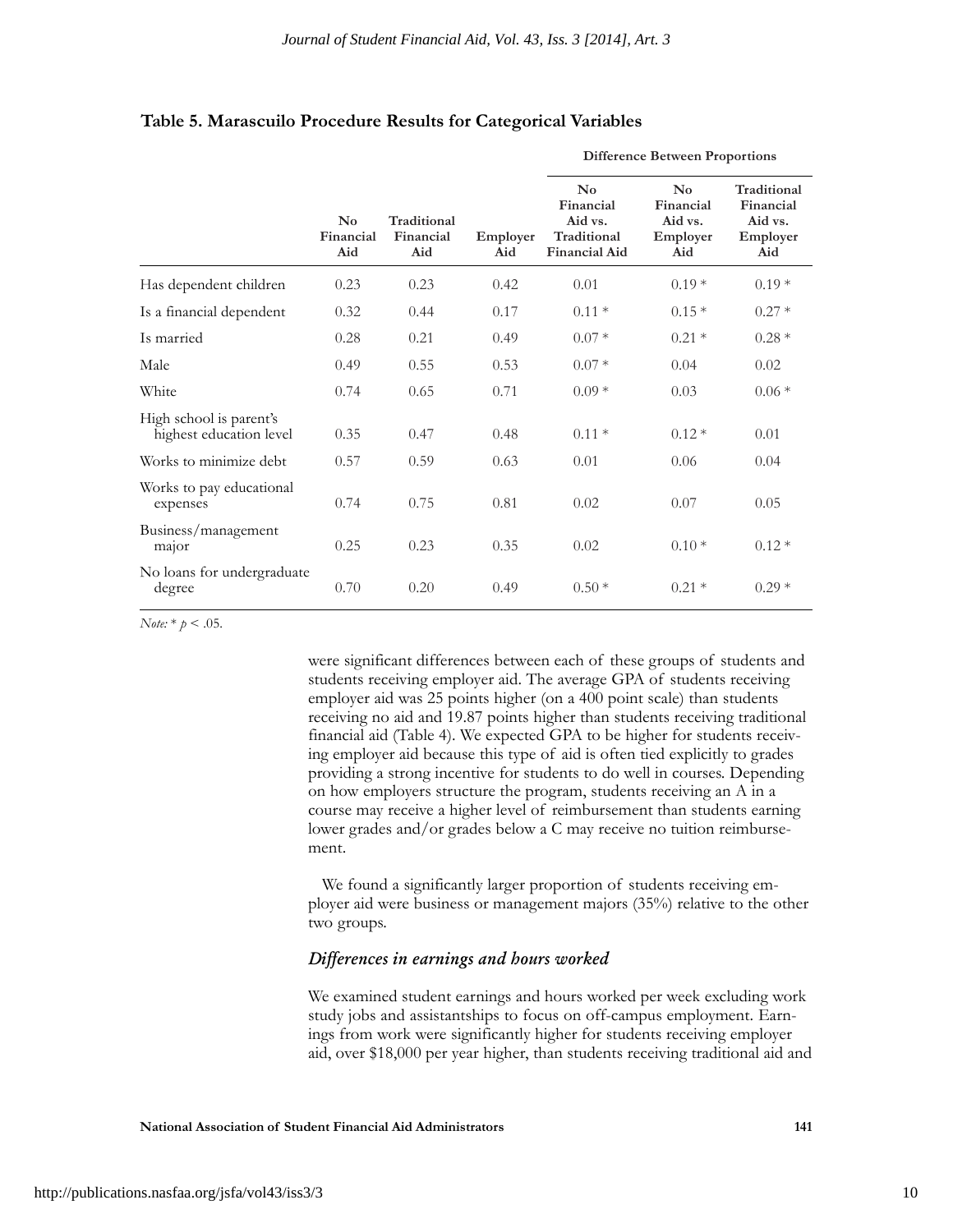over \$8,800 per year higher than students receiving no aid. Students receiving no aid earned \$9,800 more per year than students receiving traditional financial aid.

We found that students receiving no financial aid worked almost three hours more per week than students receiving traditional financial aid and that students receiving employer aid worked three hours or more per week more than students receiving traditional aid. There was no statistical difference between students receiving no aid and employer aid in the number of hours worked.

There was no statistically significant difference in the proportion of students in each group who report working to minimize debt or to pay educational expenses (Table 5). We hypothesized that a higher proportion of students receiving no aid might work primarily to pay for educational expenses and a higher proportion of students receiving traditional aid might work to minimize debt, but we are not able to confirm this with the NPSAS:08 data.

#### *Differences in borrowing for undergraduate education*

We examine the cumulative amount borrowed and owed for undergraduate education. Students receiving traditional financial aid borrow significantly more to finance their education and owe more than the other two groups. The expected family contribution is significantly higher for students receiving no financial aid and for students receiving employer aid compared to students receiving traditional aid.

Over 70% of students receiving no financial aid have never had a loan (Table 5) which is significantly higher than the percentage of students receiving traditional aid or employer aid. Similarly, 49% of students receiving employer aid have never taken a loan to finance their higher education which is significantly higher than students receiving traditional financial aid.

### **Differences in Financial Aid**

We also examined differences in the various types of financial aid received by students with traditional financial aid and students with employer aid (Table 6). Students receiving employer aid also received other types of financial aid. There were significant differences between the two groups of students. Students receiving traditional financial aid received substantially higher amounts (usually double or more) of aid on average than students who received employer aid with the exceptions of institutional non-need and merit grants and outside grants, which includes employer aid. Average institutional merit-only grants and need-based grants are each higher for students receiving traditional financial aid. The only grant category where students with employer aid receive higher average amounts is outside grants (private and employer), which is expected.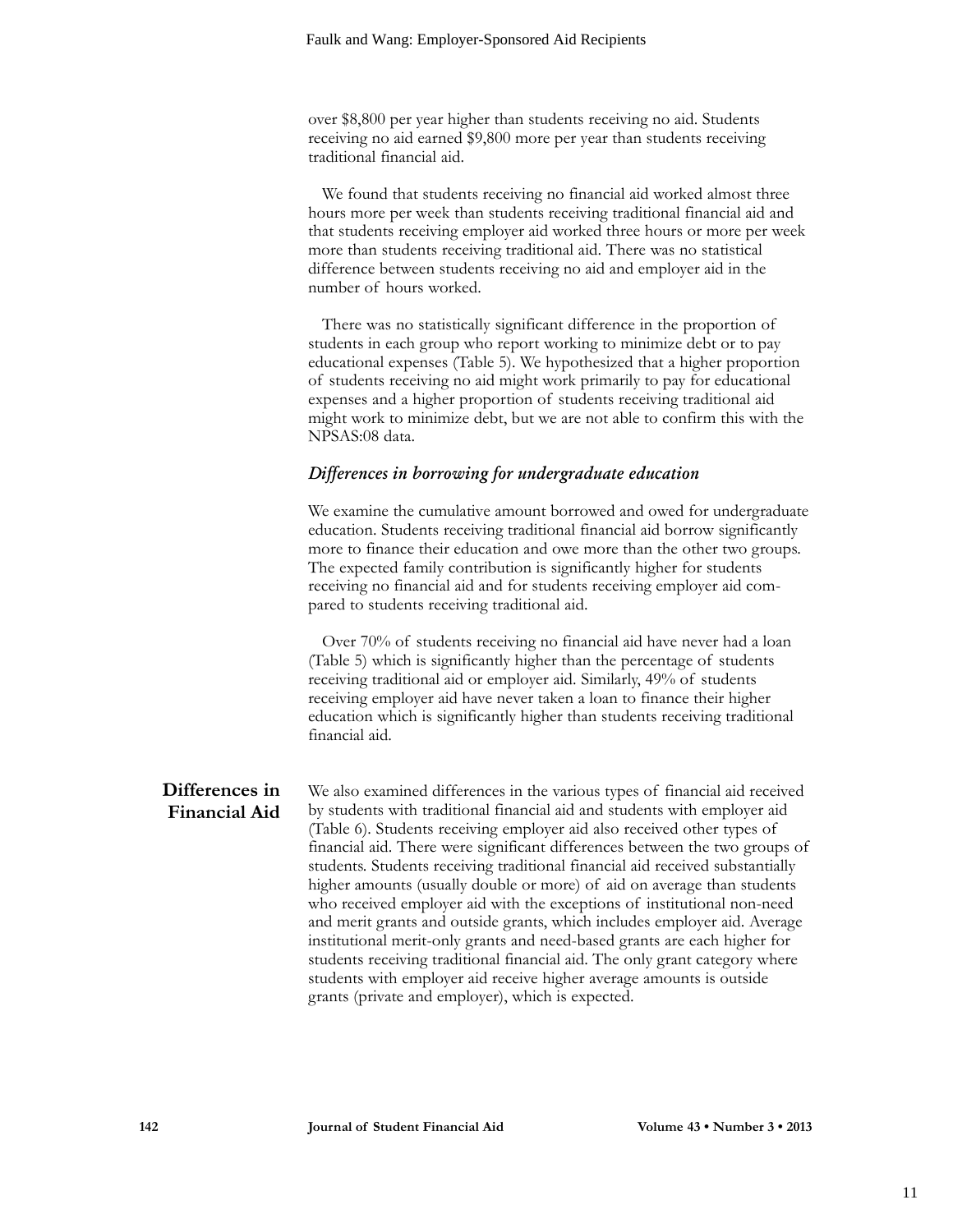**Traditional**

|                                                           |       | птачниопат<br>Financial Aid<br>$(n = 4,750)$ |                  | <b>Employer Aid</b><br>$(n = 800)$ |              |                       |                  |                       |
|-----------------------------------------------------------|-------|----------------------------------------------|------------------|------------------------------------|--------------|-----------------------|------------------|-----------------------|
| Variable                                                  | Mean  | Standard<br>Deviation                        | Mean             | Standard<br>Deviation              | Mean         | Standard<br>Deviation | Mean             | Standard<br>Deviation |
| Federal campus-based aid*                                 | 453   | 1,214                                        | $\overline{0}$   | 10,000                             | 165          | 851                   | $\theta$         | 10,000                |
| Federal need-based aid*                                   | 4,080 | 3,887                                        | $\theta$         | 20,110                             | 1,466        | 2,941                 | $\theta$         | 16,796                |
| Federal work-study*                                       | 274   | 991                                          | $\overline{0}$   | 6,000                              | 111          | 719                   | $\theta$         | 6,000                 |
| Total federal aid (excludes<br>parent PLUS and veterans)* | 5,561 | 4,738                                        | $\theta$         | 22,293                             | 2,234        | 4,057                 | $\theta$         | 17,810                |
| Total federal aid (includes<br>$veterans)*$               | 6,147 | 5,210                                        | $\boldsymbol{0}$ | 39,617                             | 2,547        | 4,387                 | $\boldsymbol{0}$ | 21,310                |
| Total federal grants*                                     | 1,598 | 2,215                                        | $\overline{0}$   | 12,630                             | 486          | 1,434                 | $\theta$         | 14,754                |
| Total federal grants<br>and veterans/DOD*                 | 1,856 | 2,589                                        | $\boldsymbol{0}$ | 17,985                             | 749          | 2,043                 | $\overline{0}$   | 16,310                |
| Institutional aid total*                                  | 769   | 2,443                                        | $\boldsymbol{0}$ | 43,112                             | 486          | 1,604                 | $\boldsymbol{0}$ | 15,687                |
| Institutional loans*                                      | 50    | 748                                          | $\theta$         | 22,792                             | $\mathbf{1}$ | 16                    | $\theta$         | 464                   |
| Institutional grants<br>total (alternate)*                | 609   | 2,045                                        | $\boldsymbol{0}$ | 32,600                             | 444          | 1,557                 | $\overline{0}$   | 15,687                |
| Institutional merit-only<br>$grants*$                     | 250   | 1,247                                        | $\theta$         | 20,000                             | 68           | 489                   | $\overline{0}$   | 8,188                 |
| Institutional need-based<br>grants*                       | 316   | 1,340                                        | $\boldsymbol{0}$ | 20,000                             | 107          | 770                   | $\theta$         | 15,226                |
| Institutional non-need<br>& merit grants                  | 293   | 1,402                                        | $\boldsymbol{0}$ | 20,000                             | 337          | 1,322                 | $\overline{0}$   | 13,708                |
| Aid subject to federal<br>EFC limit*                      | 5,849 | 5,417                                        | $\boldsymbol{0}$ | 49,255                             | 5,173        | 5,186                 | 100              | 30,948                |
| Outside grants (private<br>& employer) $*$                | 179   | 1,032                                        | $\overline{0}$   | 20,000                             | 2,771        | 2,569                 | $\theta$         | 20,663                |
|                                                           |       |                                              |                  |                                    |              |                       |                  |                       |

#### **Table 6. Comparison of Financial Aid, by Source and Type**

*Note:* \* *p* < .05, two-sample t-tests, one-tailed (directional) tests.

**Conclusion** In this study, we examined differences in characteristics among three groups of students: 1) those who do not receive financial aid, 2) those receiving traditional financial aid and 3) those receiving employer aid using data from the 2007-08 NPSAS. Recipients of employer aid were older by 4 to 7 years, more likely to be married and had more children which are likely related to their older age. These students also had higher total household income (over \$20,000 per year higher) than students receiving traditional aid. Students receiving employer aid also had higher earnings from work than students receiving traditional aid (over \$18,000 more per year) and those receiving no financial aid (\$8,800 more per year).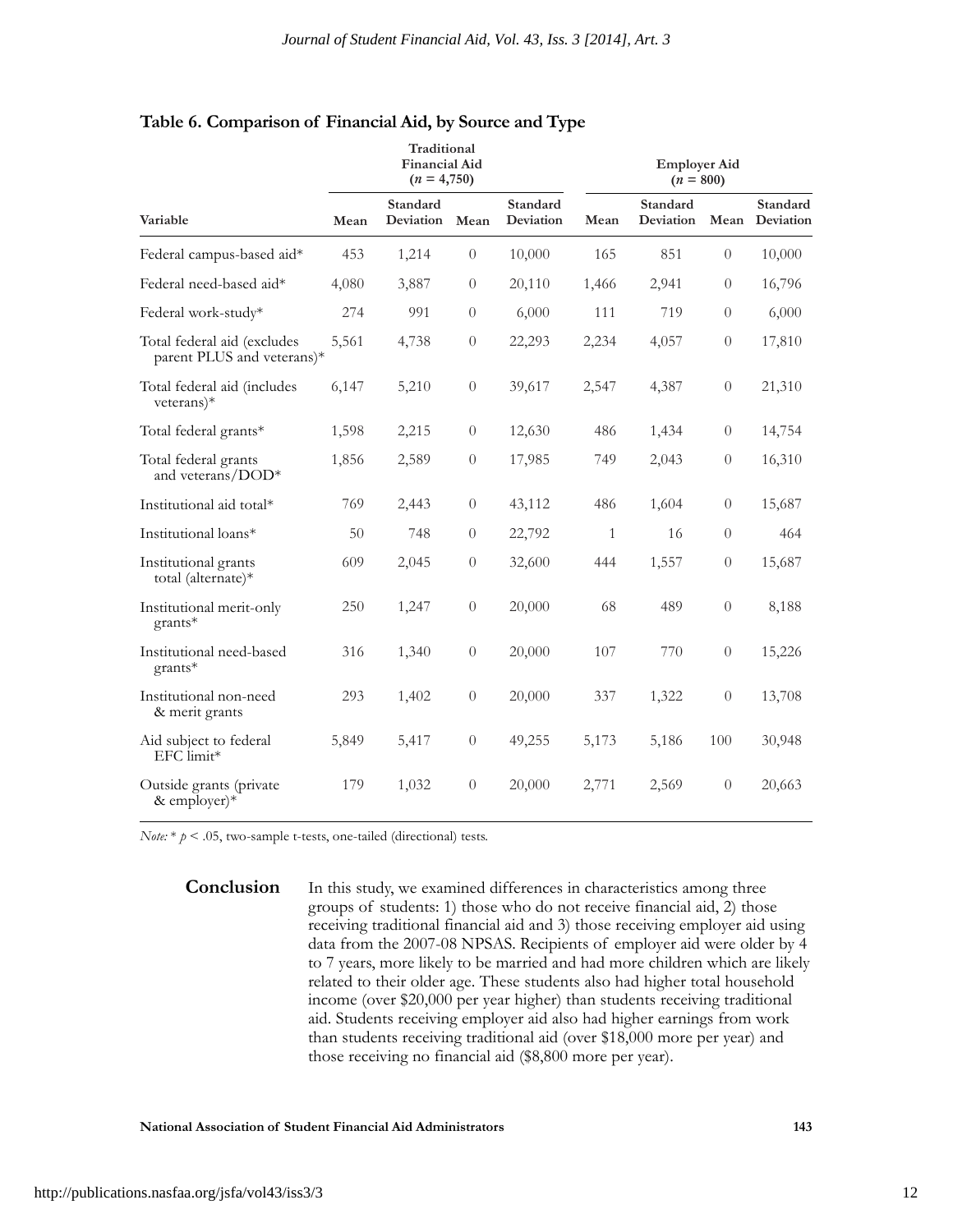The demographic characteristics show that students receiving employer aid were more likely to be white than recipients of traditional financial aid. The parents of students receiving employer aid were more likely to have a high school diploma and no further education than students receiving no aid.

The academic characteristics show that students receiving employer aid were more likely to be a business or management major and had higher GPAs than students receiving traditional financial aid or no aid (1.99 points and 2.48 points, respectively).

Employer-aid recipients were more likely to take out loans to finance their education than students with no aid but less likely to take out loans than students with traditional aid. These students also received less federal and institutional aid with the exception of non-need merit grants and outside grants (which includes employer aid).

Employer-provided aid provides benefits to the individuals receiving the aid, businesses offering the aid and the broader economy. Previous research has shown that businesses offering employer-provided aid have lower labor turnover in the short-term and attract better quality workers. For individuals and families, this type of aid is instrumental for degree attainment and associated professional promotions, higher salaries and wages, and upward mobility associated with degree attainment. Economywide benefits of this type of aid include increasing the skills and productivity of the U.S. workforce which has implications for economic development and competitiveness. Additional analysis is needed to quantify these benefits associated with employer-provided aid.

#### **Nexus: Connecting Research to Practice**

- Recipients of employer-sponsored financial aid are an understudied component of financial aid recipients and are likely to increase in the future as the cost of higher education continues to increase.
- Among undergraduate students attending public, nonprofit, four-year universities and who work at least 35 hours per week, those students receiving employer aid are older, have more children, have higher GPAs, and higher earnings from employment than students receiving traditional aid or no financial aid.
- Students receiving employer aid are also more likely to be married, pursuing a degree in business/management, and are less likely to take out loans to finance their education.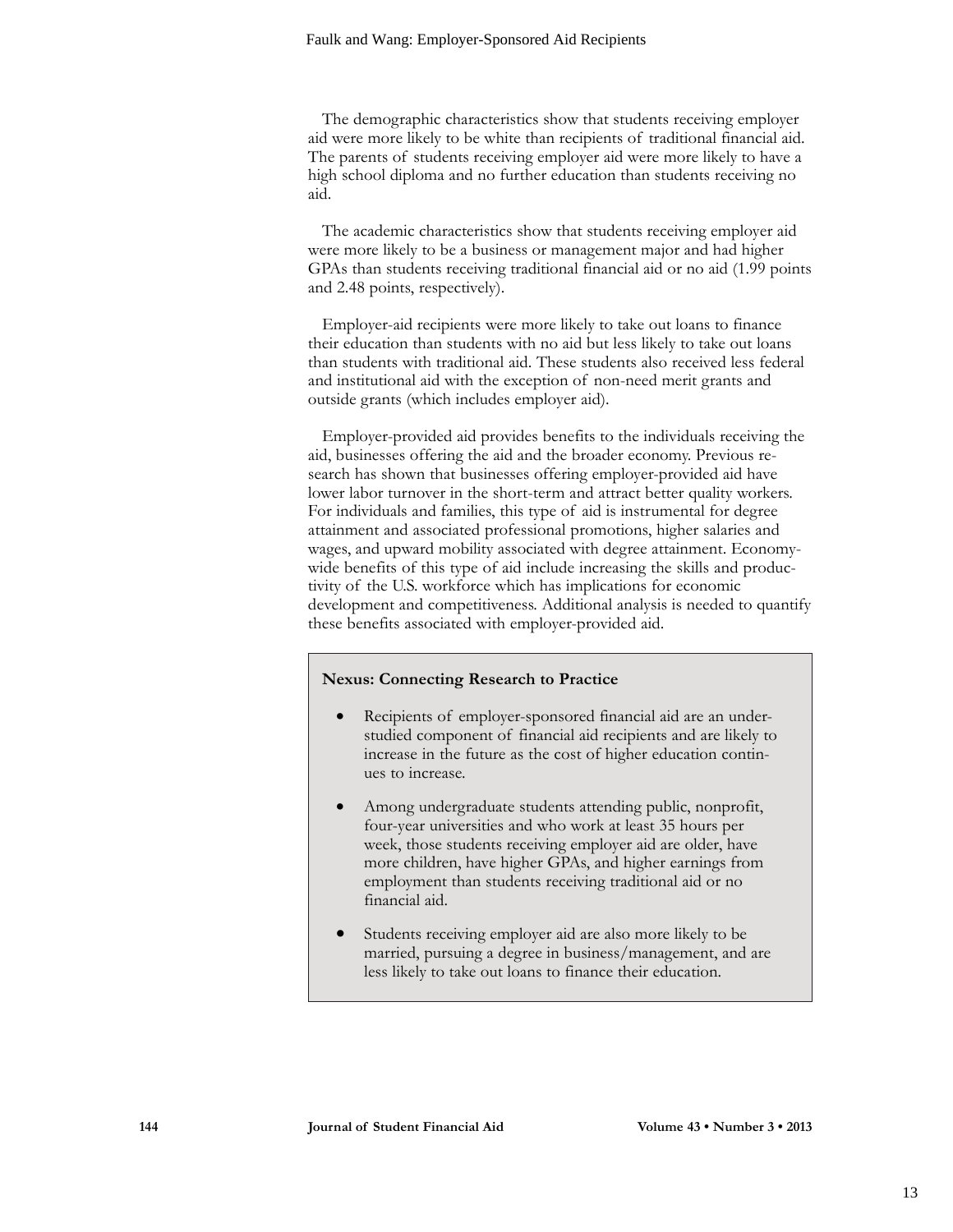#### *References*

AllBusiness. (2011). Establishing a tuition reimbursement program. Retrieved March 29, 2011, from http://www.allbusiness.com/ humanresources/employee-development/1163-1.html

Alon, S. (2007). The influence of financial aid in leveling group differences in graduating from elite institutions. *Economics of Education Review, 26*, 296- 311.

Belot, M., Canton, E., & Webbink, D. (2007). Does reducing student support affect scholastic performance? Evidence from a Dutch reform. *Empirical Economics, 32*(2-3), 261-275.

Benson, G. S. (2006). Employee development, commitment and intention to turnover: A test of "employability" policies in action. *Human Resource Management Journal, 16*(2), 173-192.

Benson, G. S., Finegold, D., & Mohrman, S. A. (2004). You paid for the skills, now keep them: Tuition reimbursement and voluntary turnover. *Academy of Management Journal, 47*(3), 315-331.

Bettinger, E. (2004). How financial aid affects persistence. In C. M. Hoxby (Ed.), *College choices: The economics of where to go, when to go and how to pay for it* (pp.207-237). Chicago: University of Chicago Press.

Boyer, P. G., & Butner, B. (2011). Advancing or hindering the next generation? A look at financial aid for minority graduate students. *Journal of Student Financial Aid,* 41(2), 22-36.

Canton, E., & Blom, A. (2010). Student support and academic performance: Experiences at private universities in Mexico. *Education Economics, 18*(1), 49-65.

Cappelli, P. (2004). Why do employers pay for college? *Journal of Econometrics, 121*(1-2), 213-241.

Cofer, J., & Somers, P. (2000). A comparison of the influence of debtload on the persistence of students at public and private colleges. *Journal of Student Financial Aid, 30*(2), 39-58.

Dynarski, S. (2002). The behavioral and distributional implications of aid for college. *American Economic Review, 92*(2), 279-285.

Dynarski, S. (2003). Does aid matter? Measuring the effect of student aid on college attendance and completion. *American Economic Review, 93*(1), 279- 288.

Faulk, D. Srinivasan, A. K., & Bingham J. (2012). Sources of funding and academic performance in economics principles courses. *Journal of Economic Education, 43*(2), 165-181.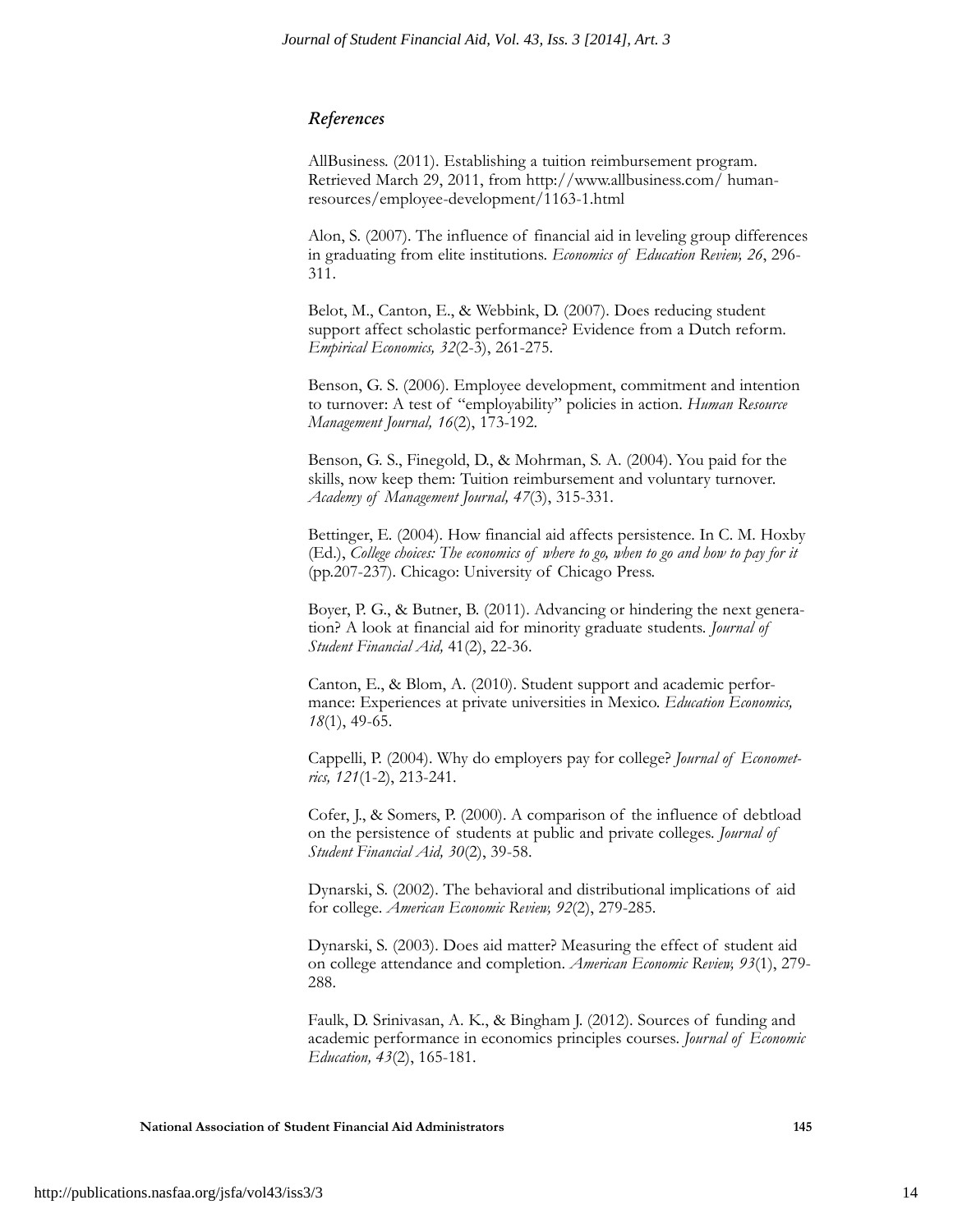Finegold, D., Benson, G.S., & Mohrman, S. A. (2002). Harvesting what they grow: Can firms get a return on investments in general skills? *Organizational Dynamics, 31*(2), 151-164.

Indiana Commission on Higher Education. (2012, March). Reaching higher achieving more: A success agenda for higher education in Indiana. Retrieved June 29, 2012, from http://www.in.gov/che/files/ 2012\_RHAM\_4\_26\_12.pdf

Jones, G. (2010). Who benefits from section 127? A study of employee education assistance provided under section 127 of the Internal Revenue Code. Retreived January 4, 2014 from http://i.bnet.com/blogs/tax-breakcollege.pdf.

Lumina Foundation for Education. (2009). Lumina foundation's strategic plan goal 2025. Retrieved June 29, 2012, from http:// www.luminafoundation.org/wp-content/uploads/2011/02/ Lumina\_Strategic\_Plan.pdf

National Center for Education Statistics. (2005). Digest of education statistics. Retrieved April 14, 2011, from http://nces.ed.gov/Programs/ digest/

National Center for Education Statistics. (2009). Digest of education statistics. Retrieved August 9, 2010, from http://nces.ed.gov/Programs/ digest/

Pascarella, E.T., & Terenzini, P.T. (1991). *How college affects students: Findings and insights from twenty years of research.* San Francisco: Jossey-Bass.

Pascarella, E.T., & Terenzini, P.T. (2005). *How college affects students, Volume 2: A third decade of research*. San Francisco: Jossey-Bass.

Pattie, M., Benson, G. S., & Baruch, Y. (2006). Tuition reimbursement, perceived organizational support, and turnover intention among graduate business school students. *Human Resources Development Quarterly, 17*(4), 423- 442.

Singell, L. (2004). Come and stay a while: Does financial aid effect retention conditioned on enrollment at a large public university? *Economics of Education Review, 23*(5), 459-471.

Singell, L., & Stater, M. (2006). Going, going, gone: The effects of aid policies on graduation at three large public institutions. *Policy Sciences, 39*(4), 379-403.

U.S. Department of Labor. (2011). Consumer price index. Retrieved August 11, 2011, from http://www.bls.gov/data/

U.S. Department of the Treasury. (2013, February 18). Tax benefits for education (Internal Revenue Service, Publication 970). Retrieved June 6, 2013, from http://www.irs.gov/pub/irs-pdf/p970.pdf